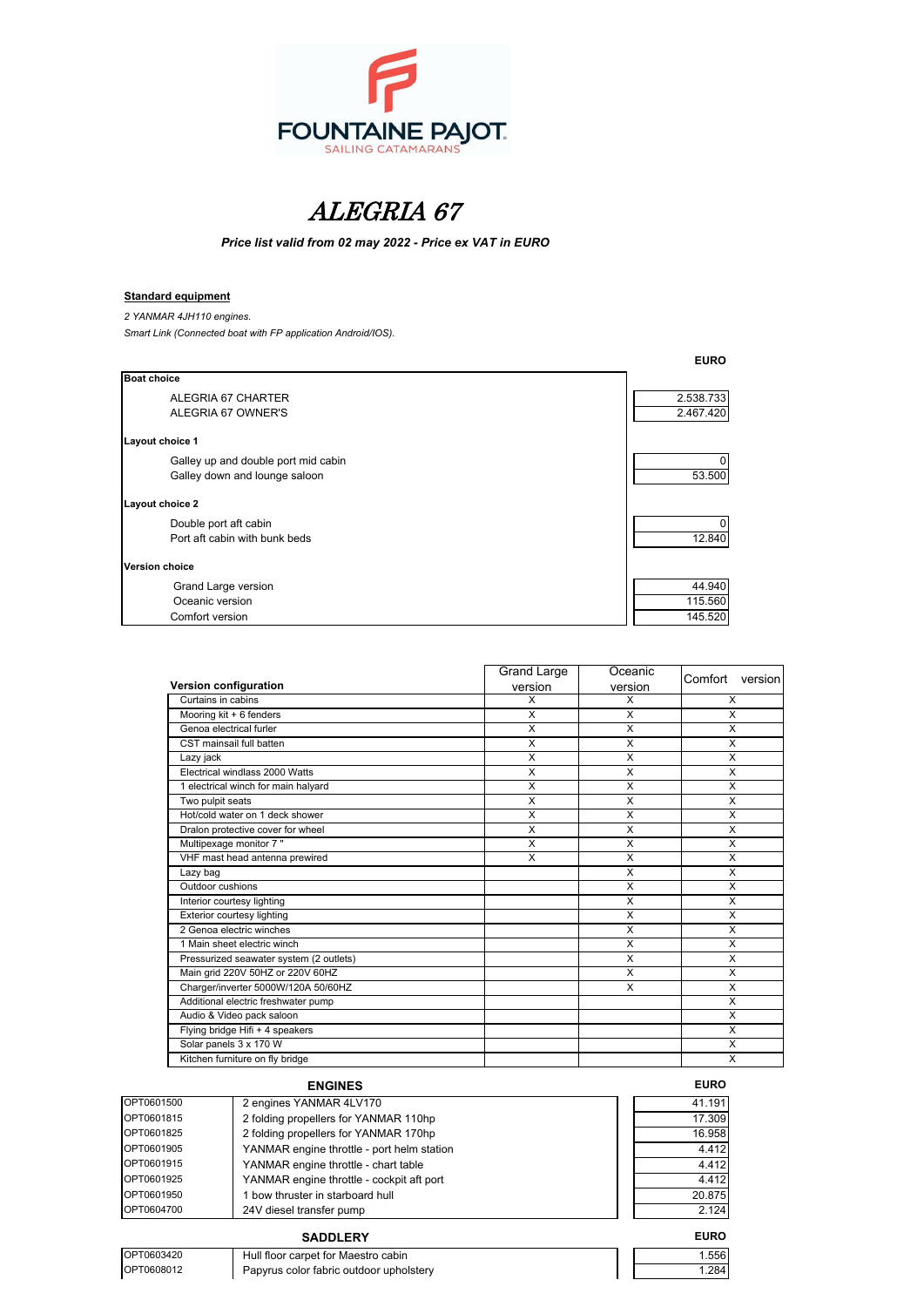| OPT0608023 | Anthracite grey color PVC outdoor upholstery | 1.284  |
|------------|----------------------------------------------|--------|
| OPT0608024 | Beige / grey color PVC outdoor upholstery    | 1.284  |
| OPT0608034 | Papyrus color PVC outdoor canvas             | 1.284  |
| OPT0608043 | Nature PVC indoor upholstery                 | 1.284  |
| OPT0608044 | Muscade PVC indoor upholstery                | 1.284  |
| OPT0608057 | Marble color fabric indoor upholstery        | 1.284  |
| OPT0608059 | Quartz fabric indoor upholstery              | 1.284  |
| OPT0608060 | Ricefabric indoor upholstery                 | 1.284  |
| OPT0608061 | Paraiba fabric indoor upholstery             | 1.284  |
| OPT0608062 | Tangerine fabric indoor upholstery           | 1.284  |
| OPT0608070 | Leather style interior finish                | 29.960 |

| <b>EXTERIOR EQUIPMENT</b> |                                                | <b>EURO</b> |
|---------------------------|------------------------------------------------|-------------|
| OPT0602185                | Manual carbon gangway                          | 2.087       |
| OPT0602190                | Hydraulic gangway                              | 39.563      |
| OPT0602200                | Hard top (Sail)                                | 74.551      |
| OPT0602205                | Cockpit sun awning                             | 3.689       |
| OPT0602210                | Fixed flydeck bimini                           | 32.923      |
| OPT0602240                | Cockpit tent                                   | 8.139       |
| OPT0602270                | Exterior window blinds for saloon              | 1.802       |
| OPT0602281                | Sun awning on the foredeck saloon              | 3.709       |
| OPT0602300                | Cockpit foldable table                         | 6.923       |
| OPT0602710                | 2nd swim ladder                                | 1.958       |
| OPT0602760                | Kitchen furniture on fly bridge                | 7.946       |
| OPT0602880                | Teak floor cockpit                             | 34.875      |
| OPT0602881                | Synthetic teak cockpit floor                   | 28.334      |
| OPT0602890                | Teak front cockpit - sail                      | 11.810      |
| OPT0602891                | Synthetic teak front cockpit - sail            | 4.768       |
| OPT0602895                | Teak on side decks - owner version             | 39.590      |
| OPT0602896                | Synthetic teak on side decks - owner version   | 34.651      |
| OPT0602897                | Teak on flydeck                                | 11.235      |
| OPT0602898                | Synthetic teak on flydeck                      | 9.137       |
| OPT0602899                | Teak on side decks - charter version           | 39.590      |
| OPT0602900                | Synthetic teak on side decks - charter version | 35.094      |
| OPT0602920                | Side gates on port and starboard               | 4.496       |
| OPT0603030                | 1 cockpit fridge 65 L                          | 2.701       |
| OPT0603040                | 2 cockpit fridges 65 L                         | 5.400       |
| OPT0603050                | Icemaker (cockpit)                             | 3.351       |
| OPT0603070                | Fridge 65 L on the flying bridge               | 2.461       |
| OPT0603180                | Gas plancha                                    | 1.766       |
| OPT0604210                | Jacuzzi for two                                | 16.585      |
| OPT0604390                | Exterior fresh water (2 outlets)               | 399         |

## **INTERIOR EQUIPMENT EURO**

| OPT0603200 | Chief tap in the galley                                         | 484    |
|------------|-----------------------------------------------------------------|--------|
| OPT0603390 | Combination locking safe                                        | 352    |
| OPT0603470 | Saloon curtains pleated blinds                                  | 14.033 |
| OPT0603505 | Door between aft cabin and galley (Reg. OPT 3502 and 3504)      | 1.528  |
| OPT0603540 | Port fore peak fitting out (bed + head) + air conditioning      | 19.273 |
| OPT0603550 | Starboard fore peak fitting out (bed + head) + air conditioning | 19.273 |
| OPT0603560 | Laundry room in port fore peak (Inc. OPT0603540)                | 5.616  |
| OPT0603710 | Electrical saloon coffee table convertible into a dinner table  | 7.925  |
| OPT0604330 | Additional electric freshwater pump (Inc. Cft)                  | 1.647  |

### **ELECTRONIC TV AND HIFI EURO**

| OPT0605430 | Additional 10" monitoring screen                                            | 1.745  |
|------------|-----------------------------------------------------------------------------|--------|
| OPT0606210 | Pack Garmin 1 SAIL: 1 screen 17" - starboard helm station                   | 18.190 |
| OPT0606220 | Pack Garmin 2 SAIL: 2 screens 17" - port and starboard helm stations        | 27.820 |
| OPT0606230 | Pack Garmin 3 SAIL: 3 screens 17" - port and starboard helm stations + cha  | 34.882 |
| OPT0606240 | Pack Garmin 4 SAIL: 3 screens 22" - port and starboard helm stations + cha  | 43.442 |
| OPT0606280 | 2 aft cameras                                                               | 1.902  |
| OPT0606295 | Forward scan Garmin PS 51-TH (Req. PACK GARMIN)                             | 2.985  |
| OPT0606430 | Radar                                                                       | 3.242  |
| OPT0606460 | Smart Link: camera and sensors                                              | 2.354  |
| OPT0606901 | Flying bridge Hifi + 4 speakers (Req. OPT0606920 or 6925) (Inc.Cft)         | 2.340  |
| OPT0606920 | Audio & Video pack lounge saloon (TV system PAL & SECAM)(Inc. Cft)(req.     | 13.738 |
| OPT0606925 | Audio & Video pack saloon galley up (TV 50") (TV system PAL & SECAM)(In     | 13.575 |
| OPT0606930 | HI-FI video pack for owner's cabin (TV 40")(TV PAL & SECAM)                 | 4.392  |
| OPT0606940 | HI-FI video pack for 1 mid or front guest cabin (TV 32")(TV system PAL & SE | 4.070  |

| 484    |
|--------|
| 352    |
| 14.033 |
| 1.528  |
| 19 273 |
| 19 273 |
| 5.616  |
| 7.925  |
|        |

| 2.354  |
|--------|
| 2.34   |
| 13.738 |
| 13.575 |
| 4.392  |